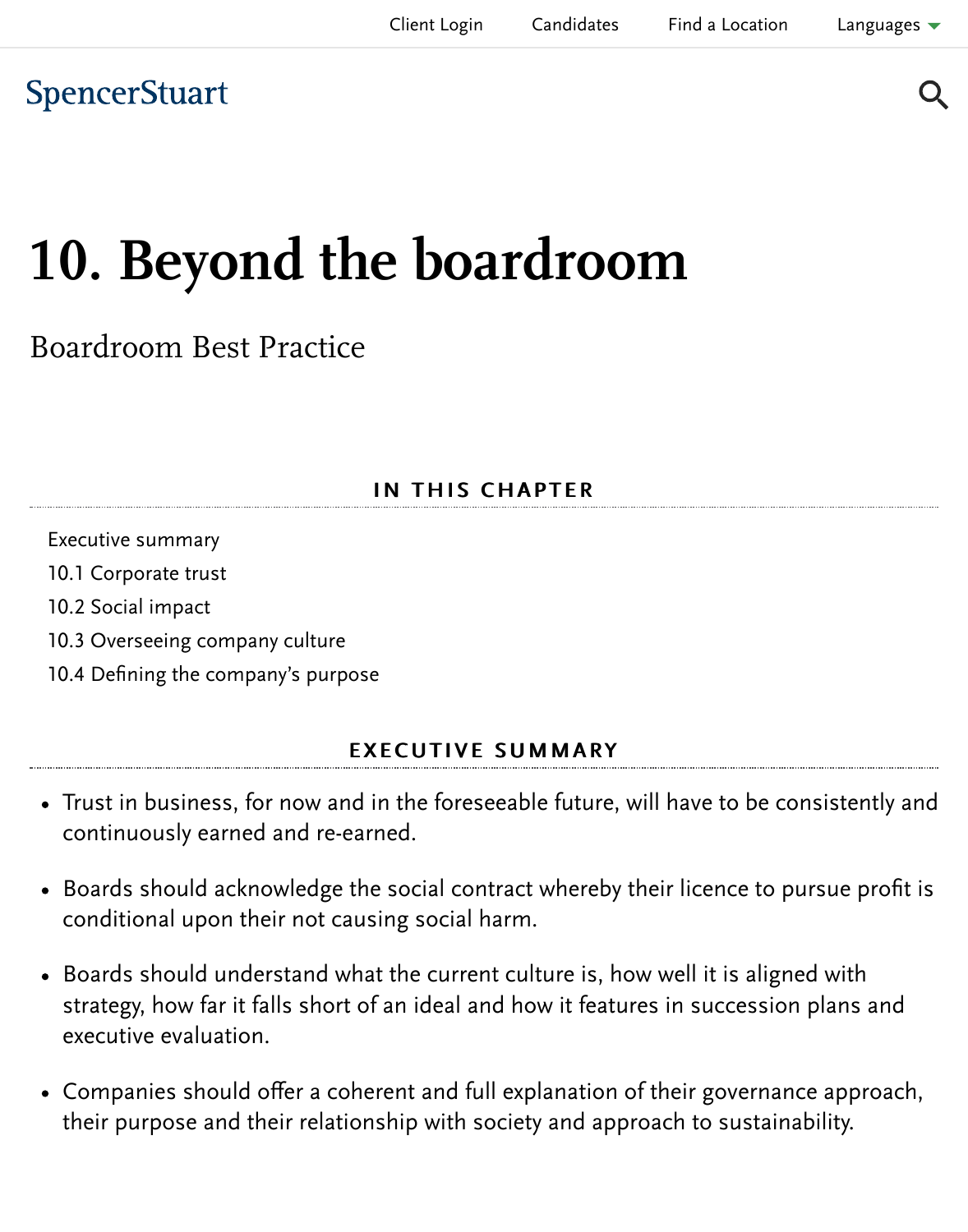### 10.1 Corporate trust

One could point to numerous recent cases of corporate malfeasance that have fuelled cynicism and mistrust of business in the public mind.

This undermining of the pillars of business and the institutions that sustain them, both political and regulatory, is a challenge to boards of directors.

If confidence and belief in business is currently being withheld it will only be extended again in return for a clear demonstration that business is worthy of public confidence and belief. Trust in business has to be consistently and continuously earned and reearned.

Underlying this failure of trust are concerns about the consequences of globalisation, executive remuneration, the commitment to sustainability and to the societies in which companies operate, and a clamour for greater transparency.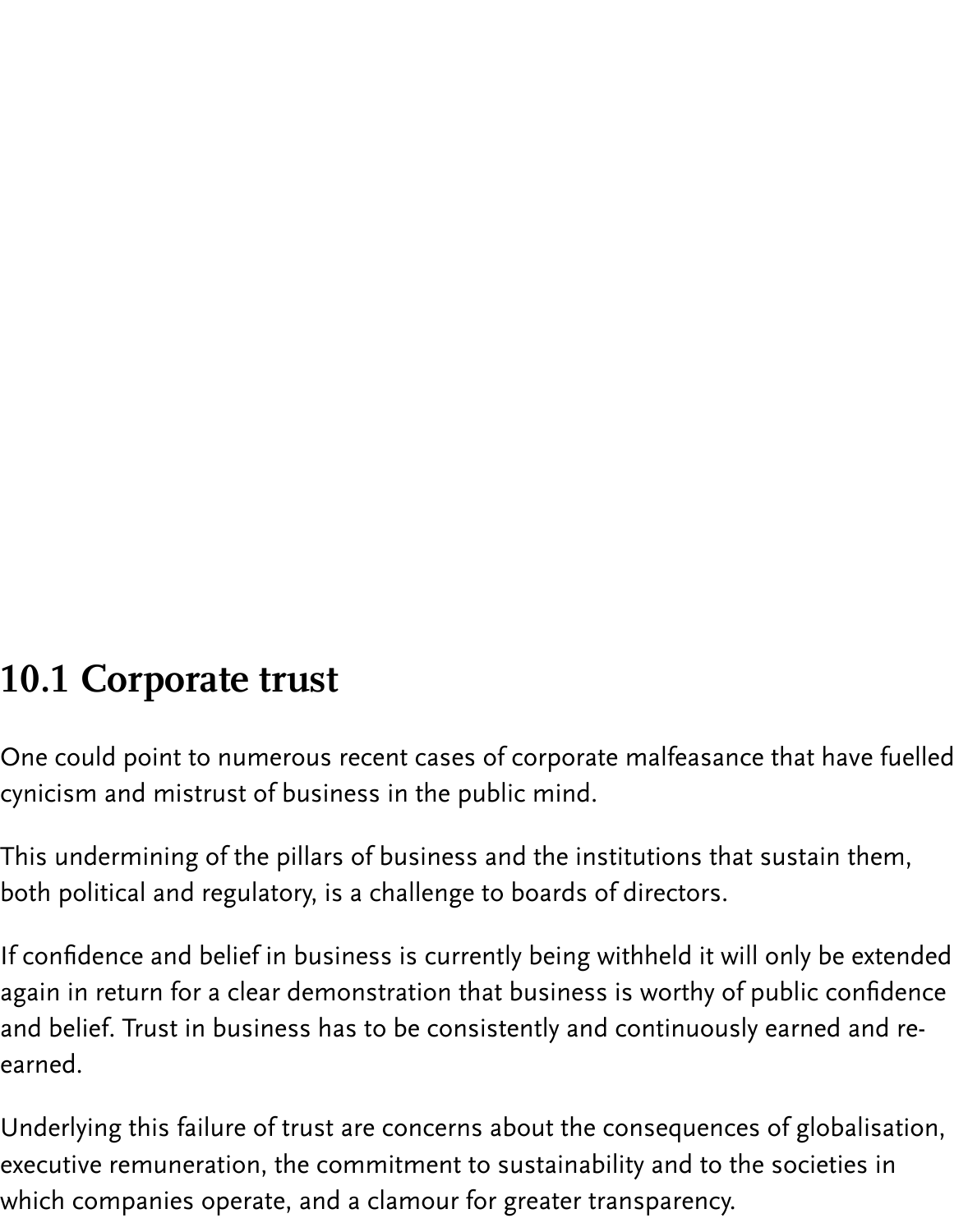So, on the one hand society questions the long-term commitment of corporations; on the other, boards have to satisfy the short-term demands of the markets to which they are answerable.

This is the challenging context in which boards must operate.

### 10.2 Social impact

Companies cannot be judged in isolation — they exist only as part of a social framework and they will survive only for as long as they retain the confidence and trust of the societies in which they operate.

Companies will thrive if they acknowledge a social contract whereby their licence to pursue profit is conditional upon their not causing societal harm. Consequently, the informed board of directors will take responsibility for, and have oversight of, the company's social impact.

In this it will have to be conscious of the views of government, non-governmental organisations and other stakeholders well beyond the traditional list of boardroom priorities.

Boards of directors are today expected to understand the consequences of corporate action and to be able to articulate the benefits of corporate activity outside those accruing to shareholders. We are now in the world of the social audit, which is permanent and ongoing.

The proper discharge of corporate responsibilities should be pursued in an ethical and socially aware manner whilst ensuring a profitable return for investors and equitable treatment of all stakeholders. It is the kind of challenge a good board will relish.

## <span id="page-2-0"></span>10.3 Overseeing company culture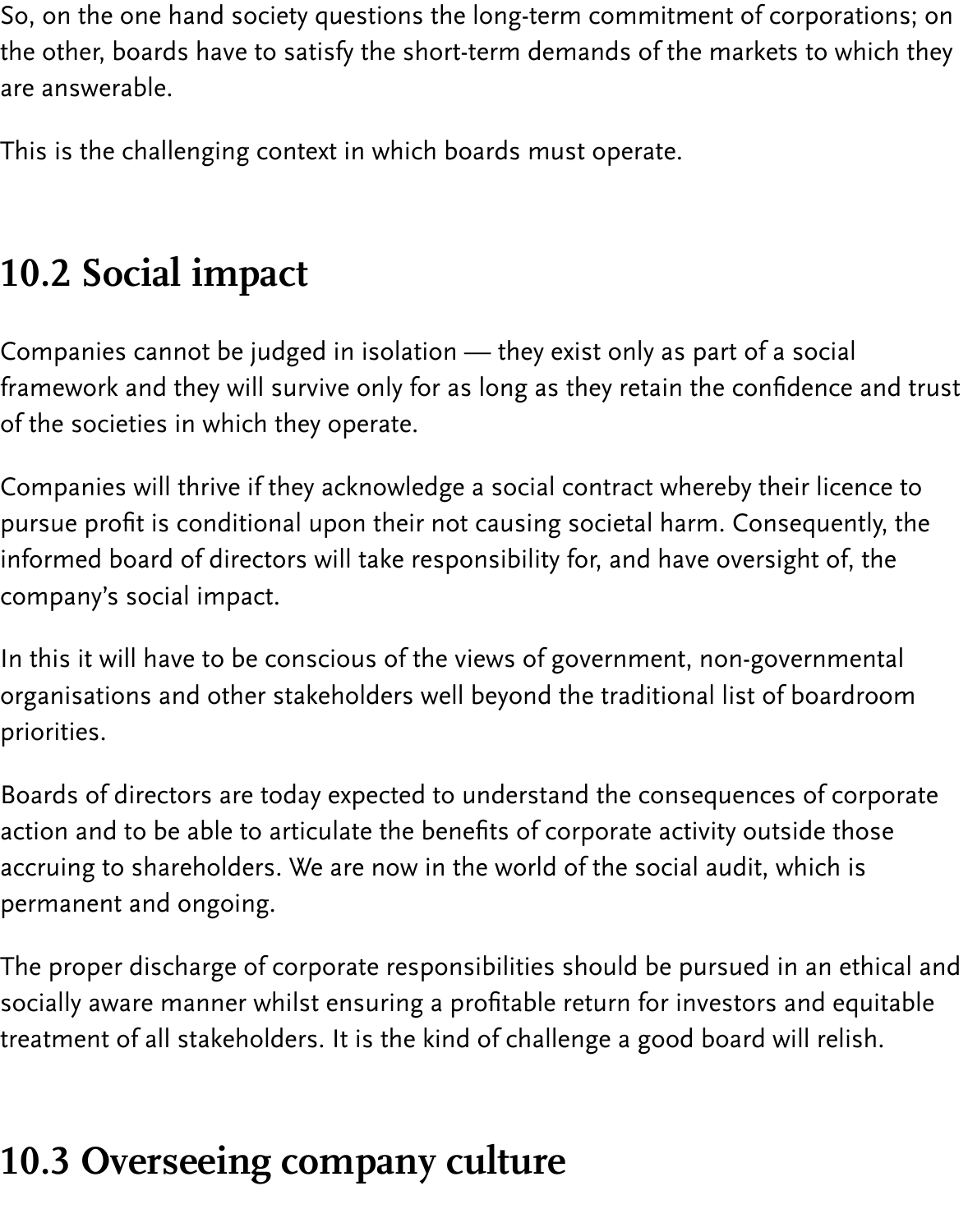Boards can help to foster long-term shareholder value by deepening their understanding of their company's culture, placing it on the board agenda and ensuring management is forging a culture aligned with the business strategy.

A company's culture can make or break even the most insightful strategy or the most experienced executives. Effective cultural patterns can produce innovation, growth, market leadership, ethical behaviour and customer satisfaction. On the other hand, a damaged culture can impede strategic outcomes, erode business performance, diminish customer satisfaction and loyalty, and discourage employee engagement.

We have found the following questions to be powerful in helping directors better understand culture and ensure the company is on the right path.

### What is the current culture of the organisation?

Culture is the culmination of the shared values, beliefs and assumptions that shape the behaviour of the organisation. These "unwritten rules" guide the thousands of decisions employees throughout the company make every day. Boards should ask: What are those unwritten rules that everyone just knows but can't necessarily articulate clearly?

#### How well-aligned is our corporate culture with our strategy?

A high-performing organisation with a strong alignment between culture and strategy produces better financial growth and employee engagement. Boards should ask: What organisational behaviours are required to achieve our strategy?

#### What is the difference between our current and ideal corporate culture?

Effective leaders can describe both the culture as it currently exists and the culture to which the organisation aspires. This ability is sometimes called "cultural fluency," and it is a critical skill for leading on culture. Boards should ask: What cultural impediments do we face and how will we overcome them?

#### How do we consider culture in our succession plans?

Culture evolves over time. Boards will want to understand how talent management systems, employee evaluations and executive recruiting are likely to shape the future culture of the company. Directors should ask, to what extent do individuals' leadership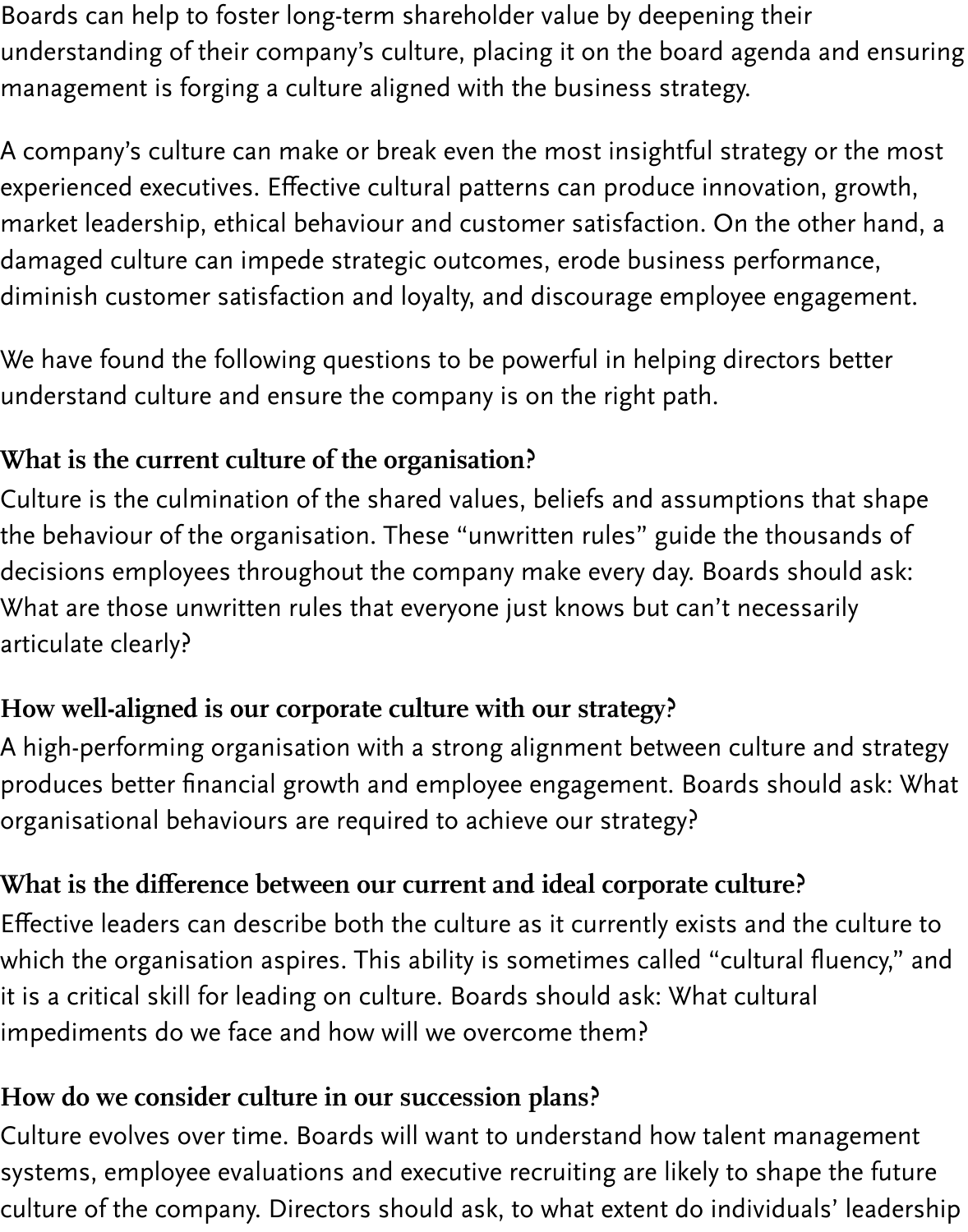styles contribute to the culture we strive to achieve?

### Where on the board agenda should we put questions about culture?

Given their current demands, boards are unlikely to tackle questions about company culture unless the issue is explicitly part of the agenda. So where on the annual board calendar should culture fall?

By placing culture on the board agenda and asking the right questions, boards can help to ensure that culture supports business strategy, while preserving the boundary between governance and management.

### <span id="page-4-0"></span>10.4 Defining the company's purpose

Boards would be well advised to tackle this issue before regulators create a framework for them to do so.

Recent governance debate in Europe has raised questions both as to the level and scope of reporting of general activity and explanations of specific governance compliance.

In our experience, the market is increasingly looking for a statement from the chairman and the board about how the company is being run and what its long-term ambitions are. Some regulatory regimes require that reports to shareholders and others should contain this overview as part of the board and management commentaries. This seems to be a good trend: it demonstrates that the board has thought about the issue of the company's significance to society as a whole.

Just as deeper and better explanation of a company's general purpose is now required, so too is a closer explanation of adherence to corporate governance precepts and best practice.

Explanations should be specific to the company's position and not generic or off the shelf.